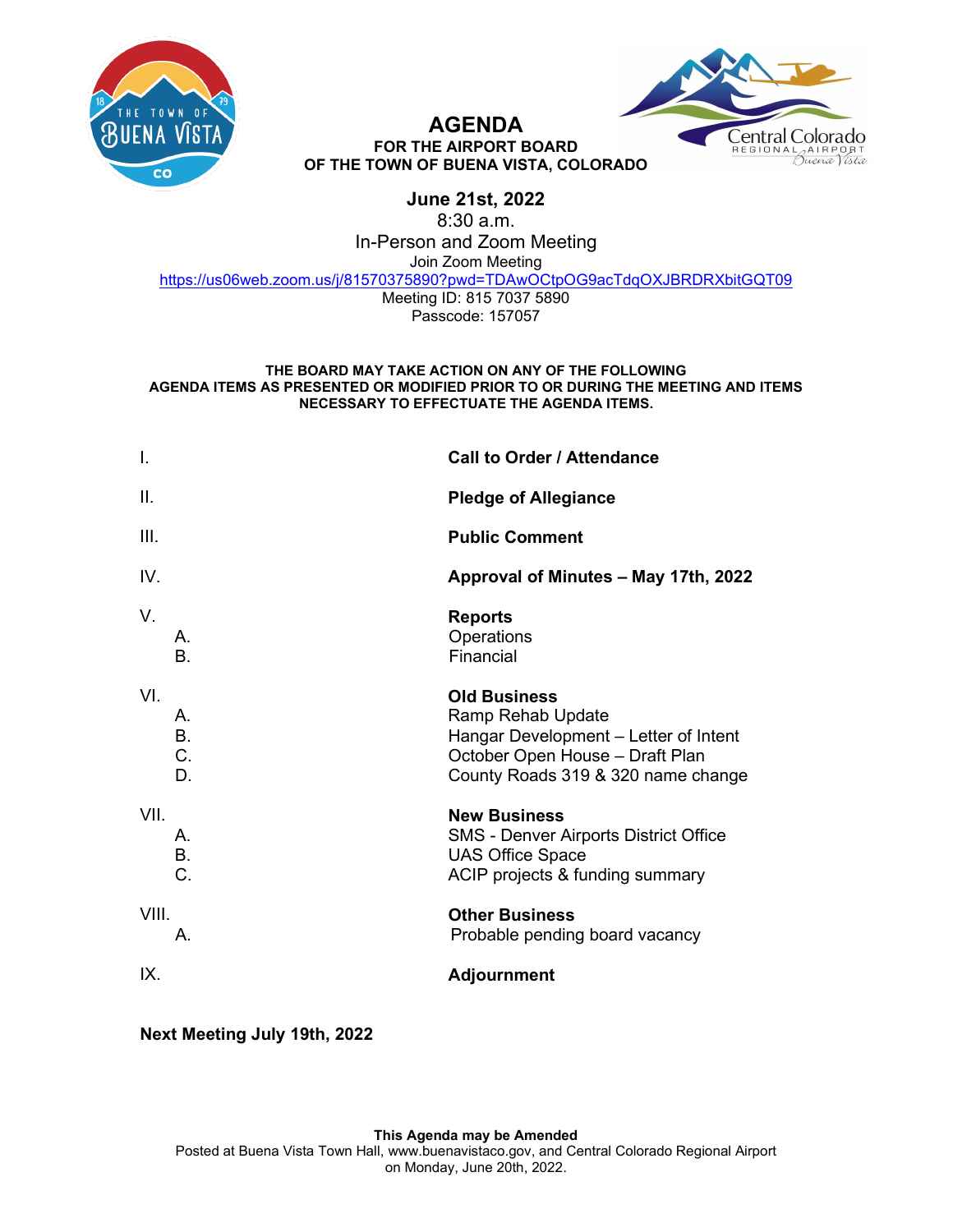

# **Minutes of the Regular Meeting of the Airport Board May 17, 2022 Airport conference room and via Zoom Meeting**

# **I. Call to Order / Attendance**

A regular meeting of the Airport Board was called to order at 8:30 AM, Tuesday, May 17, 2022 by Chair Dan Courtright. Additional Board Members present were Dennis Heap, Taylor Albrecht, Wayne Lee, Bob Dimmitt, Airport Manager Jack Wyles and Chandra Swanson. Attending by Zoom Meeting was Andy Krawciw. Buena Vista Town Trustee Liaison Sue Cobb also attended.

Board members not present: Jerry Steinauer and Mark Muller.

# **II. Pledge of Allegiance**

Courtright led in the Pledge of Allegiance.

# **III. Public Comment**

There was no public comment however Town Trustee Sue Cobb introduced herself.

# **IV. Approval of Minutes**

Heap moved and Lee seconded a motion to approve the April 19, 2022 minutes which was unanimously approved.

# **V. Reports**

# **A. Operations**

Wyles reported that a new employee has been here and is working. Last weekend was pretty busy after slow period due probably to weather. UK Leonardo still scheduled to come from end of August through September. Philadelphia-based Agusta too. Overall ops are down but jetA is up over last year. Dan asked about fuel prices – currently \$6.65 for jetA and \$6.35 for 100LL. A discussion surrounding price increases took place. Chandra said it takes about six hours to completely implement a price increase. Dennis mentioned fuel sales are the biggest revenue source. Last raise was March 11. Suggesting more incremental moves.

# **B. Financial**

The financial report was included in the board packet and there were no questions or comments.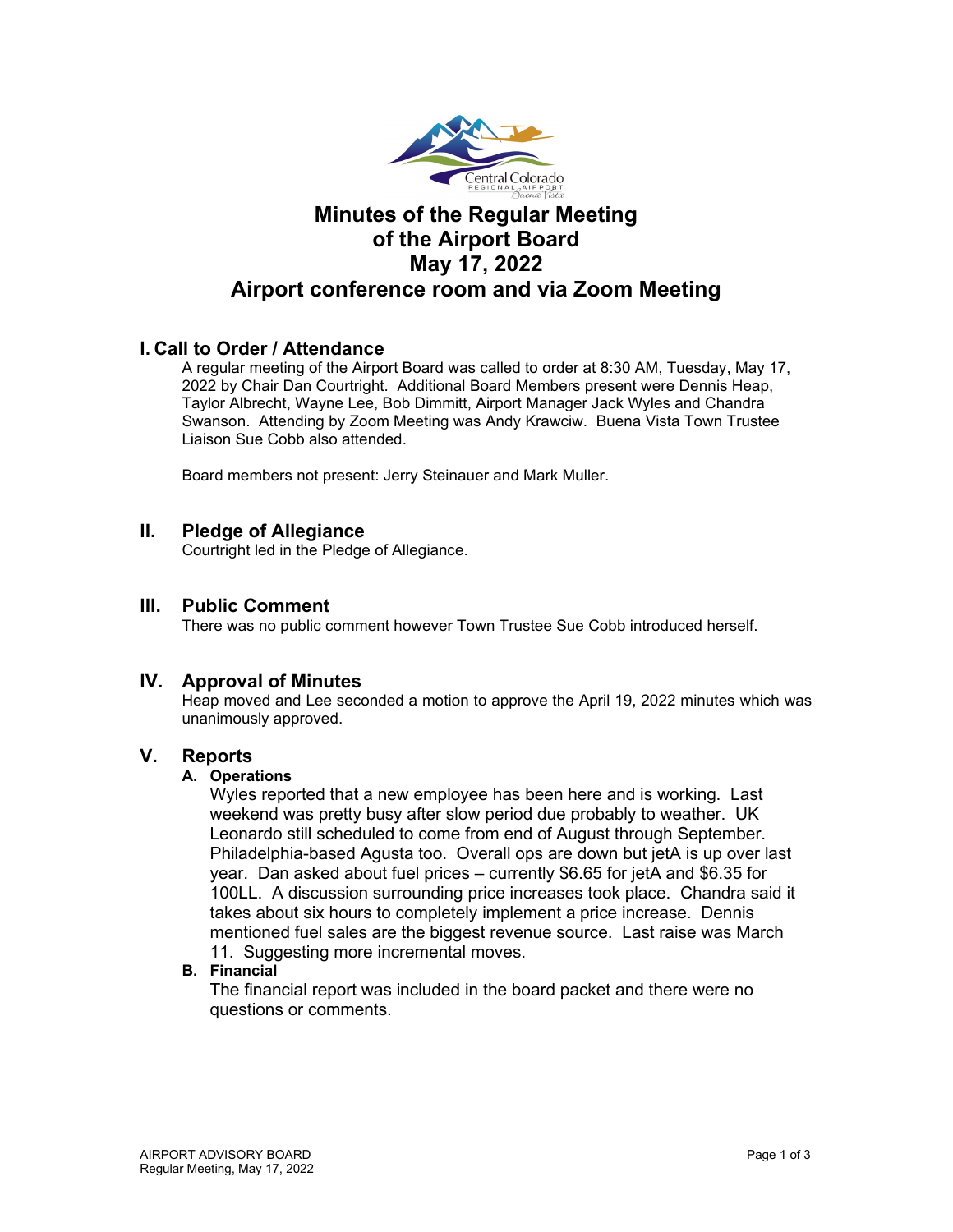# **VI. Old Business**

# **A. Ramp Rehab Update**

As mentioned at last meeting tie downs needed to be updated. Spec to increase tie downs resulted in an increased contribution required by the Town. FAA Grant money will be exhausted. Current project will enlarge apron and include 16 tie downs. Move fence line as well. \$1.2M will be overspent. Project was adjusted due to costs. Work north of terminal was eliminated. Current project area includes surfaces most in need of repair.

Jack went over some changes anticipated in the CIP regarding taxiway A5. Dan mentioned closing the connector by NOTAM. As a safety hazard illustration, he mentioned the alternatives. No improvements around the fuel island. The cracks around there are pretty bad. In house crack patch is available. CDOT will pay some amount to help airport. Dan asked if any cracks may be considered a hazard and Wyles said there are a couple. Additional discussion about Dibble participation and costs. It was decided that management a good feeling for some that need to be worked. Intent of management and board will be for crack repair to be done as hazard control. Andy asked about fence repair. Huxley/Ron was supposed to get back with a quote.

# **B. Hangar Development**

Dennis created draft letter of intent which was reviewed by Jack and the town. Discussion of including a utility map which will be very important for prospects to be aware. Town attorney will now review. Both Selby and Fading West are still interested.

# **VII. New Business**

# **A. County Roads 319 & 320 name change**

Proposal to rename CR 319 Aviation Road all the way to CR 320. Then CR 320 becomes Airpark Way. A contest to name the road was proposed to help with awareness and community engagement.

Lee moved to note that the Airport Advisory Board agrees with the efforts to rename CR 319 and CR 320 to better reflect the purpose in a manner and name to be determined by airport management. Heap second and the motion was unanimously approved.

# **B. CDOT Economic Impact Video Report**

Wyles played a video created by CDOT that demonstrate the benefits of airports and aviation to the economy. Heap noted the Telluride terminal building in the video was by the same builder as AEJ. Chandra pointed out that their annual report tries to break those numbers down further to specifics that impact the Town. Wyles showed that CCRA creates \$15M business revenues, \$7M value added, \$4.2M payroll in 90 jobs.

# **C. CCRA Draft Safety Policy**

Dan noted that step one for the Safety Management System (SMS) is to adopt a safety policy. He re-iterated that the intent is not to add undue workload to staff. He asked Jack & Chandra for input. One question was about auditing?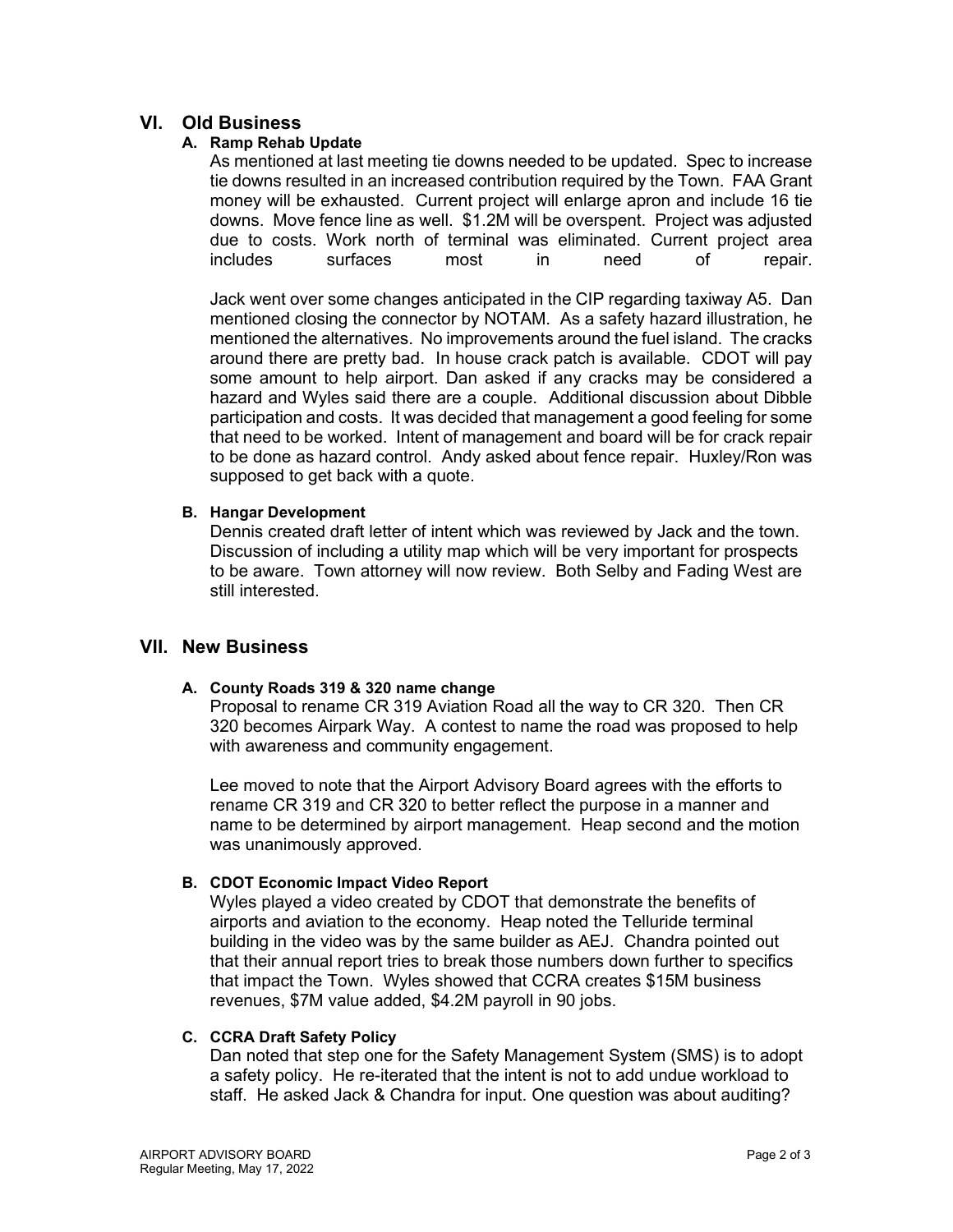Dan said it is overkill to look at EVERY hazard, but a representative sample is the audit selecting one or two hazards looked at in the context of SMS. Chandra asked what is the audience? Dan said he envisions a tab on the website for Safety as an interface between public and internal for reporting of hazards. "This hazard was reported, this was the outcome." Also posted publicly on a bulletin board in house. Audiences are FAA, the public and internal staff. Committing to safety being a priority. Structure of letter was meant to address the FAA outline. Organize our efforts, both current and future, under a SMS. This policy statement is a "cover letter." Link on website for "input." Customer input is critically important. Customer can submit hazard. Everyone can do input, employees, others. Chandra has concerns that she doesn't know the potential impact on her workload. Jack talked about nuts and bolts. Reviewing may be too much. Dan says he is committed to not increasing his workload. Jack talked about tumbleweeds as an example. Will change the contact to be general ops and ops email. Dan will contact Ron Neihoff for establishing a relationship and make sure the approach works for him.

# **D. AWOS-3 Risk Assessment Exercise**

Dan proposed tabling this item. It's part of the development discussion and we will keep it in mind as part of the safety discussion. No members objected to this adjustment to the agenda.

# **VIII. Other Business**

Heap provided an update to the October 15 fly in planning. Knights of Columbus have committed to do breakfast and lunch. Reached out to pilots for aircraft. Need to have a budget, and like a fuel top-off. Scott has contact with EAA aircraft. We should come up with \$ amount to help with fuel.

# **IX. Adjournment**

Lee moved and Heap seconded a motion to adjourn, which was unanimous at  $10:20$  am.

The next Board meeting is Tuesday, June 21, 2022.

RESPECTFULLY SUBMITTED:

CHAIR DAN COURTRIGHT

SECRETARY TAYLOR ALBRECHT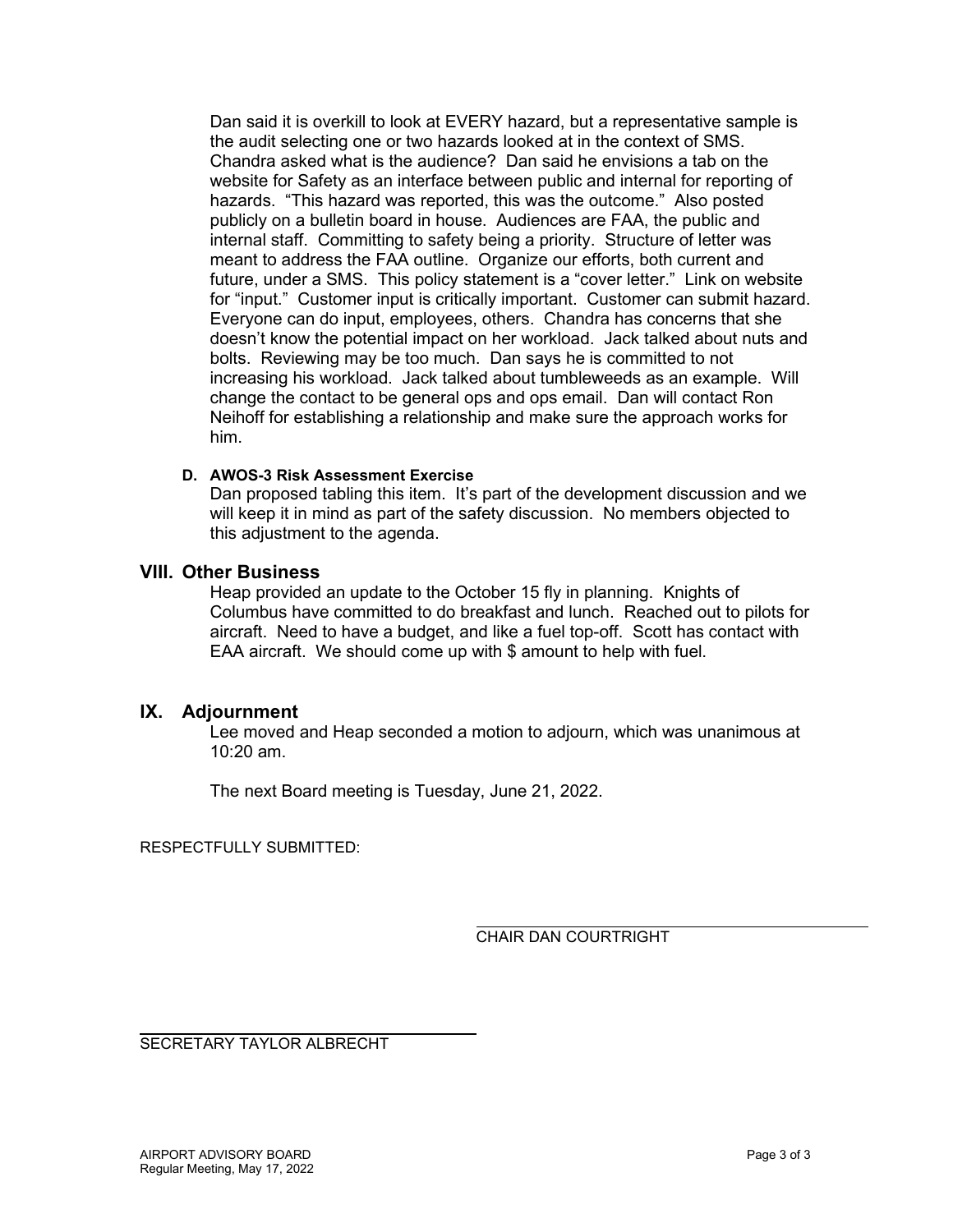



# F: 719.395.3497 WEB: WWW.BUENAVISTACO.GOV

DATE: Jun 14, 2022

```
TO: Mayor and Board of Trustees, Town of Buena Vista, CO & Airport Advisory Board
```
FROM: Jack, Airport Manager

RE: Airport Manager's Report

- **Staffing:** Airport Manager attending CAOA Conf, 7-10 June. Chandra out of office moving 1-12 June. Line Tech, Gavin Depew off work – family matter – 10 June – 10 July.
- **Airport Business:** 2022-23 Apron Rehab-Fence Relocation: Bore-Hole samples completed. Enironmentals signed off. Project ready to move forward.
	- Renaming/Additional naming of CRs 319 & 320 approved by Air Advisory Board. Recommended name change: CR319 to **Aviation Roa**d & CR320 to **Airpark Way.** Name proposals notice posted to My-BV.com for 2 weeks. See attachment.
- **Operations:** Operations are increasing. Testing still on schedule for Jul-Sep.

|                                    | 2022       |            | 2021                    |            | <b>CHANGE</b>    |                  |
|------------------------------------|------------|------------|-------------------------|------------|------------------|------------------|
| <b>May Airport Ops</b>             | <b>MTD</b> | <b>YTD</b> | <b>MTD</b>              | <b>YTD</b> | MTD <sub>%</sub> | YTD <sub>%</sub> |
| <b>Total Based Aircraft</b>        | 25         | 130        | 27                      | 93         | $-7%$            | $+40%$           |
| <b>Total Transient Aircraft</b>    | 87         | 367        | 106                     | 420        | $-18%$           | $-13%$           |
| <b>Total Piston Aircraft</b>       | 75         | 388        | 89                      | 390        | $-16%$           | $-0.5%$          |
| <b>Total Jet/Turbine Aircraft</b>  | 34         | 107        | 43                      | 120        | $-21%$           | $-11%$           |
| <b>Total Aircraft</b>              | 109        | 495        | 132                     | 510        | $-17%$           | -3%              |
| <b>Total Operations</b>            | 230        | 1190       | 310                     | 1269       | -26%             | -6%              |
| <b>Total Persons Using Airport</b> | 578        | 2642       | 621                     | 2561       | -7%              | $+3%$            |
| <b>Total Military Ops</b>          | 8          | 36         | 8                       | 47         | 0%               | $-23%$           |
| <b>Total Helicopter Ops</b>        | 6          | 15         | $\overline{\mathbf{3}}$ | 24         | +100%            | $-38%$           |
| Total Ops over 12,500 lbs          | 11         | 30         | 20                      | 53         | -45%             | -43%             |
| Day W/O Ops                        | 6          | 30         | 4                       | 22         | $+50%$           | $+36%$           |

# **Airport Month – Year To Date Ops / Fuel Report**

|                        | 2022       |            | 2021       |            | <b>CHANGE</b> |                  |
|------------------------|------------|------------|------------|------------|---------------|------------------|
| <b>May Fuel Sales</b>  | <b>MTD</b> | <b>YTD</b> | <b>MTD</b> | <b>YTD</b> | MTD %         | YTD <sub>%</sub> |
| <b>JET A (GALLONS)</b> | 3,132      | 9,406      | 7,086      | 11.692     | -55%          | -20%             |
| <b>100LL (GALLONS)</b> | 946        | 4,093      | 913        | 3,802      | -4%           | +8%              |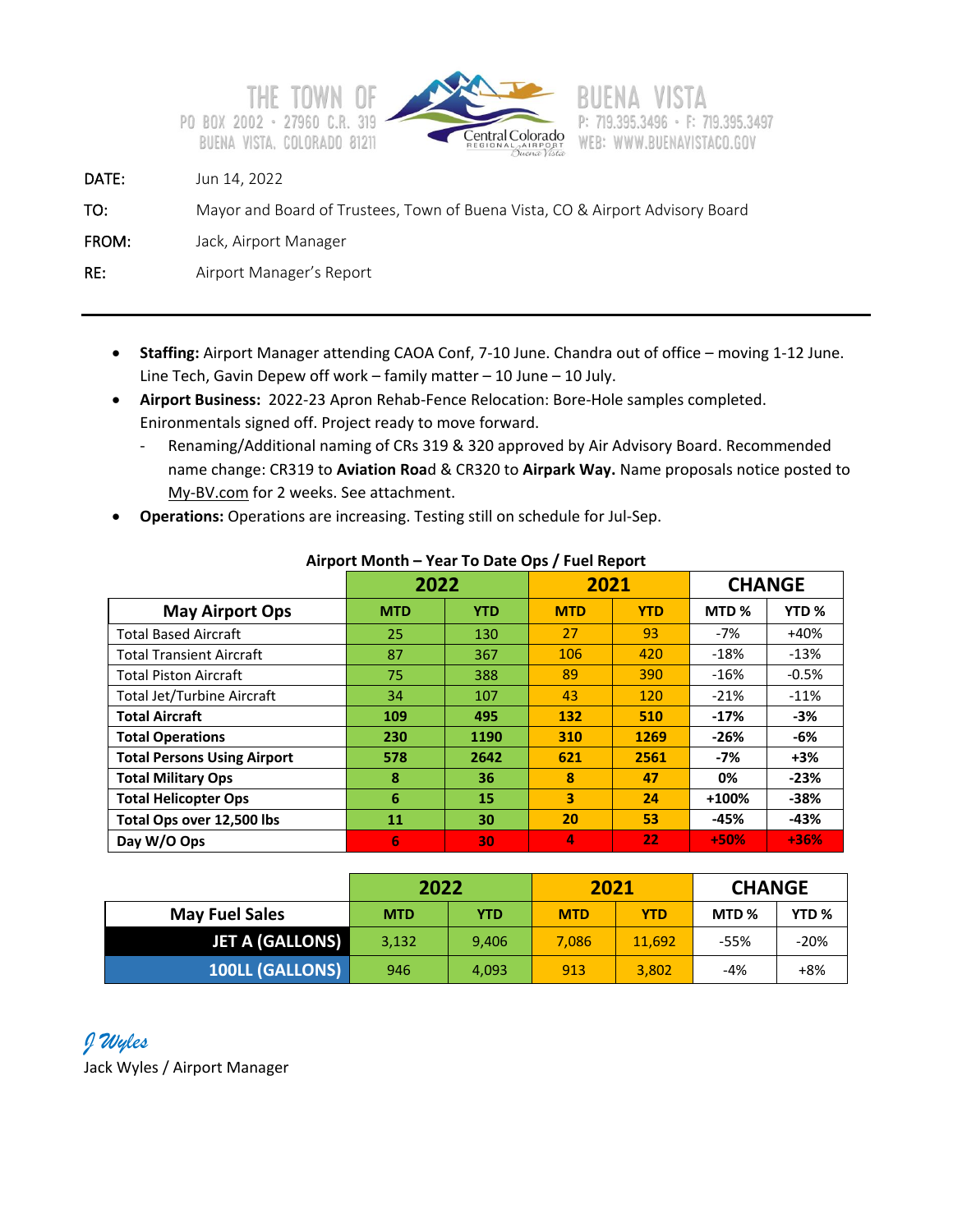

**May: Specific Aircraft Ops**



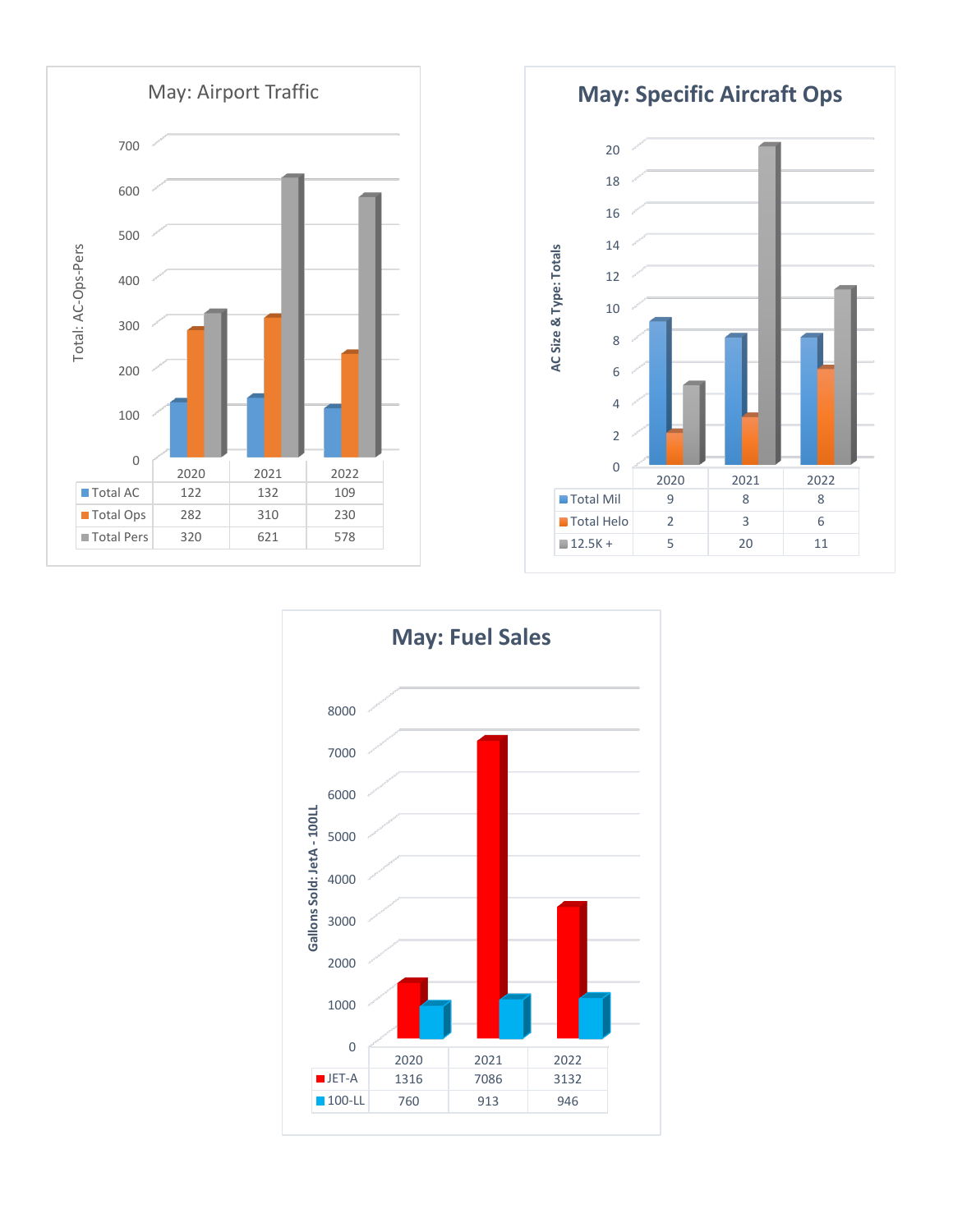

# Town of Buena Vista **Account Summary**

For Fiscal: 2022 Period Ending: 05/31/2022

|                                    |                                           | Original<br><b>Total Budget</b> | Current<br><b>Total Budget</b> | Period<br><b>Activity</b> | <b>Fiscal</b><br><b>Activity</b> | Variance<br>Favorable<br>(Unfavorable) | Percent<br>Remaining |
|------------------------------------|-------------------------------------------|---------------------------------|--------------------------------|---------------------------|----------------------------------|----------------------------------------|----------------------|
| Fund: 07 - Airport Enterprise Fund |                                           |                                 |                                |                           |                                  |                                        |                      |
| Revenue                            |                                           |                                 |                                |                           |                                  |                                        |                      |
| 07-810-3141                        | <b>Fuel Tax Refund</b>                    | 2,300.00                        | 2,300.00                       | 0.00                      | 1,800.63                         | $-499.37$                              | 21.71%               |
| 07-810-3350                        | Fuel Sales Jet A                          | 278,400.00                      | 278,400.00                     | 0.00                      | 34,467.91                        | $-243,932.09$                          | 87.62%               |
| 07-810-3351                        | Fuel Sales100 LL                          | 88,800.00                       | 88,800.00                      | 0.00                      | 16,351.65                        | $-72,448.35$                           | 81.59%               |
| 07-810-3353                        | POL & Flowage                             | 500.00                          | 500.00                         | 0.00                      | 111.13                           | $-388.87$                              | 77.77 %              |
| 07-810-3354                        | Passenger Supplies & Gift Shop            | 800.00                          | 800.00                         | 0.00                      | 165.87                           | $-634.13$                              | 79.27 %              |
| 07-830-3310                        | Copies-Faxes & Publications               | 0.00                            | 0.00                           | 0.00                      | 0.00                             | 0.00                                   | 0.00%                |
| 07-830-3325                        | <b>Auto Parking</b>                       | 1,200.00                        | 1,200.00                       | 0.00                      | 0.00                             | $-1,200.00$                            | 100.00%              |
| 07-830-3326                        | Landing                                   | 1,600.00                        | 1,600.00                       | 0.00                      | 205.00                           | $-1,395.00$                            | 87.19%               |
| 07-830-3328                        | <b>Facilities Contract Fees</b>           | 0.00                            | 0.00                           | 0.00                      | 0.00                             | 0.00                                   | 0.00%                |
| 07-830-3333                        | Tie Down & Ramp                           | 2,500.00                        | 2,500.00                       | 0.00                      | 160.00                           | $-2,340.00$                            | 93.60%               |
| 07-830-3336                        | <b>Testing Services</b>                   | 0.00                            | 0.00                           | 0.00                      | 0.00                             | 0.00                                   | 0.00%                |
| 07-830-3337                        | Catering                                  | 0.00                            | 0.00                           | 0.00                      | 0.00                             | 0.00                                   | 0.00%                |
| 07-830-3338                        | Towing and GPU Fees                       | 750.00                          | 750.00                         | 0.00                      | 60.00                            | $-690.00$                              | 92.00%               |
| 07-830-3339                        | Fees ARFF Standby                         | 1,000.00                        | 1,000.00                       | 0.00                      | 0.00                             | $-1,000.00$                            | 100.00%              |
| 07-830-3341                        | <b>Executive Hanger Rent</b>              | 21,200.00                       | 21,200.00                      | 0.00                      | 7,100.00                         | $-14,100.00$                           | 66.51%               |
| 07-830-3344                        | Hanger Leases                             | 12,420.00                       | 12,420.00                      | 1,195.00                  | 3,525.00                         | $-8,895.00$                            | 71.62%               |
| 07-830-3355                        | After Hours Charge                        | 1,275.00                        | 1,275.00                       | 0.00                      | 0.00                             | $-1,275.00$                            | 100.00%              |
| 07-830-3356                        | Advertising                               | 0.00                            | 0.00                           | 0.00                      | 0.00                             | 0.00                                   | 0.00%                |
| 07-830-3661                        | Ground Lease Town Property                | 16,055.00                       | 16,055.00                      | 0.00                      | 4,583.62                         | $-11,471.38$                           | 71.45 %              |
| 07-830-3690                        | <b>Third Party Concierge</b>              | 500.00                          | 500.00                         | 0.00                      | 0.00                             | $-500.00$                              | 100.00%              |
| 07-830-3691                        | Office & Room Rentals                     | 22,685.00                       | 22,685.00                      | 1,350.00                  | 5,356.50                         | $-17,328.50$                           | 76.39%               |
| 07-830-3714                        | Insurance proceeds                        | 0.00                            | 0.00                           | 0.00                      | 0.00                             | 0.00                                   | 0.00%                |
| 07-830-3721                        | <b>Forfeited Retirement Contributions</b> | 0.00                            | 0.00                           | 0.00                      | 0.00                             | 0.00                                   | 0.00%                |
| 07-830-3725                        | <b>Refunded Expenditures</b>              | 5,000.00                        | 5,000.00                       | 0.00                      | 0.00                             | $-5,000.00$                            | 100.00%              |
| 07-830-3728                        | <b>Fuel Excise Rebate</b>                 | 2,500.00                        | 2,500.00                       | 0.00                      | 1,052.29                         | $-1,447.71$                            | 57.91%               |
| 07-830-3768                        | Chaffee County Contribution               | 25,000.00                       | 25,000.00                      | 0.00                      | 0.00                             | $-25,000.00$                           | 100.00%              |
| 07-830-3790                        | Interest                                  | 0.00                            | 0.00                           | 0.00                      | 0.00                             | 0.00                                   | 0.00%                |
| 07-830-3870                        | <b>Transfers From General Fund</b>        | 120,000.00                      | 120,000.00                     | 0.00                      | 0.00                             | $-120,000.00$                          | 100.00 %             |
| 07-850-3770                        | State & Local Grants                      | 4,500.00                        | 4,500.00                       | 0.00                      | 0.00                             | $-4,500.00$                            | 100.00 %             |
| 07-850-3775                        | <b>FAA Annual Entitlement Grant</b>       | 141,923.00                      | 141,923.00                     | 0.00                      | 0.00                             | $-141,923.00$                          | 100.00 %             |
| 07-850-3776                        | <b>CDOT Grant Match for FAA Grant</b>     | 7,885.00                        | 7,885.00                       | 0.00                      | 0.00                             | $-7,885.00$                            | 100.00%              |
| 07-850-3777                        | <b>CDOT Discretionary Grant</b>           | 0.00                            | 0.00                           | 0.00                      | 0.00                             | 0.00                                   | 0.00%                |
| 07-850-3778                        | <b>FAA Special Grant Program</b>          | 0.00                            | 0.00                           | 0.00                      | 0.00                             | 0.00                                   | 0.00%                |
|                                    | <b>Revenue Total:</b>                     | 758,793.00                      | 758,793.00                     | 2,545.00                  | 74,939.60                        | $-683,853.40$                          | 90.12%               |
| <b>Expense</b>                     |                                           |                                 |                                |                           |                                  |                                        |                      |
| 07-810-4217                        | Items for Resale                          | 750.00                          | 750.00                         | 90.00                     | 90.00                            | 660.00                                 | 88.00%               |
| 07-810-4218                        | P/O/L for Resale                          | 2,150.00                        | 2,150.00                       | 0.00                      | $-64.90$                         | 2,214.90                               | 103.02%              |
| 07-810-4441                        | Fuel for Resale Jet A                     | 132,000.00                      | 132,000.00                     | 0.00                      | 0.00                             | 132,000.00                             | 100.00%              |
| 07-810-4442                        | <b>Fuel Testing</b>                       | 1,950.00                        | 1,950.00                       | 0.00                      | 0.00                             | 1,950.00                               | 100.00%              |
| 07-810-4446                        | Sales Taxes Paid                          | 0.00                            | 0.00                           | 0.00                      | 2,957.00                         | $-2,957.00$                            | 0.00%                |
| 07-810-4447                        | Fuel For Resale 100 LL                    | 68,000.00                       | 68,000.00                      | 0.00                      | 0.00                             | 68,000.00                              | 100.00%              |
| 07-830-4101                        | <b>Wages - Airport Operations</b>         | 176,147.36                      | 176,147.36                     | 14,352.80                 | 67,225.96                        | 108,921.40                             | 61.84%               |
| 07-830-4102                        | <b>Other Benefits</b>                     | 1,500.00                        | 1,500.00                       | 454.30                    | 2,495.94                         | $-995.94$                              | $-66.40%$            |
| 07-830-4106                        | Over-Time                                 | 500.00                          | 500.00                         | 83.24                     | 719.83                           | $-219.83$                              | -43.97%              |
|                                    | FICA & Medicare - Airport Operations      | 13,475.00                       | 13,475.00                      | 1,071.90                  | 5,077.37                         | 8,397.63                               | 62.32%               |
| 07-830-4110<br>07-830-4112         | Unemployment - Airport                    | 1,632.00                        | 1,632.00                       | 29.22                     | 138.73                           | 1,493.27                               | 91.50%               |
| 07-830-4114                        | Retirement Contributions - Airport        | 3,489.00                        | 3,489.00                       | 270.66                    | 1,347.80                         | 2,141.20                               | 61.37%               |
| 07-830-4115                        | <b>Accrued Leave - Airport Operations</b> | 0.00                            | 0.00                           | 0.00                      | 0.00                             | 0.00                                   | 0.00%                |
| 07-830-4116                        | Health & Life Insurance - Airport Ope     | 33,037.44                       | 33,037.44                      | 2,756.52                  | 13,782.61                        | 19,254.83                              | 58.28%               |
| 07-830-4120                        | Background Check - Airport                | 0.00                            | 0.00                           | 0.00                      |                                  | 0.00                                   | 0.00%                |
|                                    |                                           |                                 |                                |                           | 0.00                             |                                        |                      |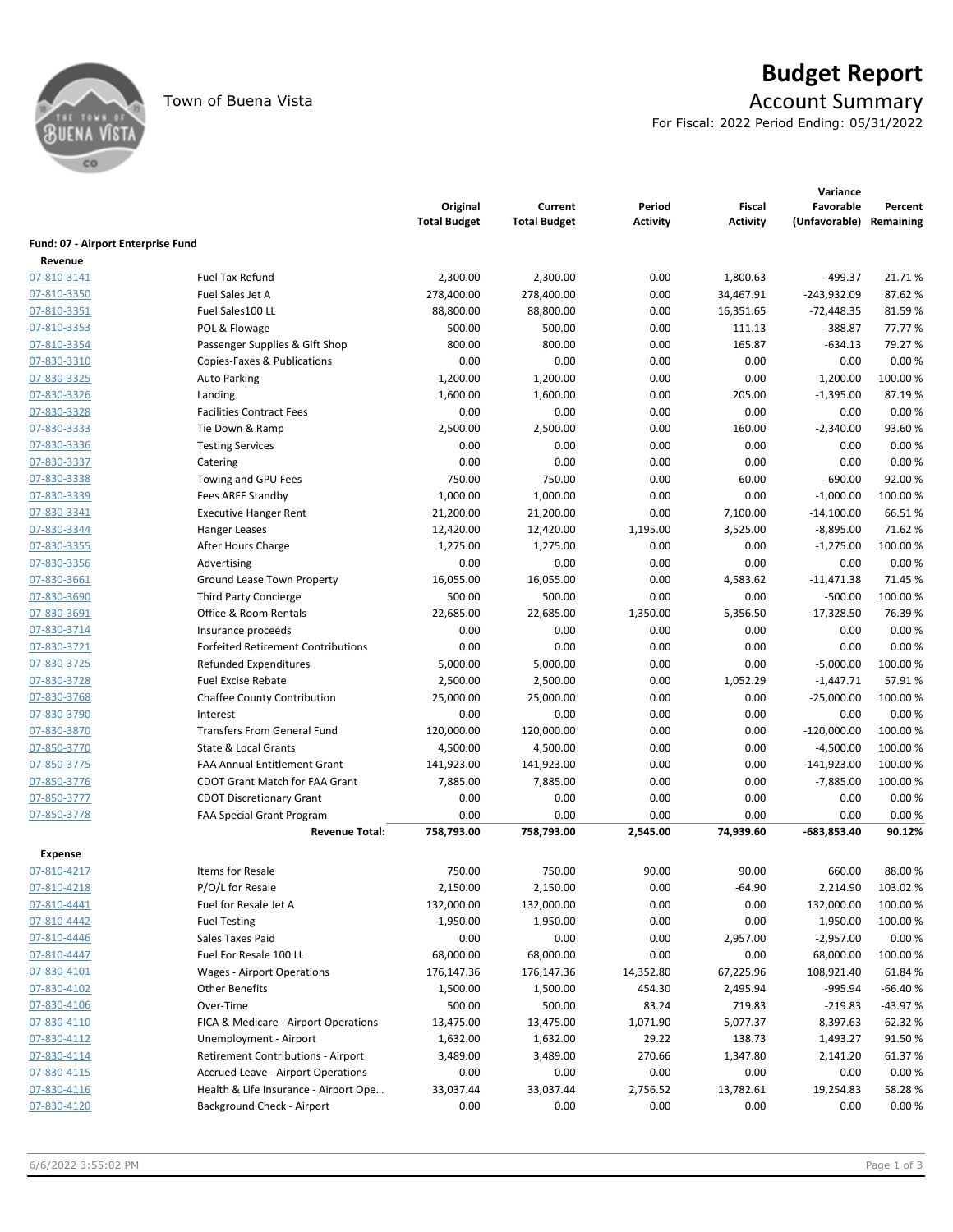### **Budget Report For Fiscal: 2022 Period Ending: 05/31/2022**

|                    |                                                       | Original<br><b>Total Budget</b> | Current<br><b>Total Budget</b> | Period<br><b>Activity</b> | Fiscal<br><b>Activity</b> | Variance<br>Favorable<br>(Unfavorable) Remaining | Percent    |
|--------------------|-------------------------------------------------------|---------------------------------|--------------------------------|---------------------------|---------------------------|--------------------------------------------------|------------|
| 07-830-4140        | Workers Compensation - Airport Ope                    | 9,085.73                        | 9,085.73                       | 1,440.31                  | 7,983.03                  | 1,102.70                                         | 12.14 %    |
| 07-830-4205        | Postage & Shipping - Airport Operati                  | 75.00                           | 75.00                          | 0.00                      | 0.00                      | 75.00                                            | 100.00%    |
| 07-830-4210        | <b>Complimentary Snacks &amp; Supplies</b>            | 750.00                          | 750.00                         | 0.00                      | 76.25                     | 673.75                                           | 89.83%     |
| 07-830-4211        | Supplies/Cleaning & Toiletry - Airport                | 2,000.00                        | 2,000.00                       | 395.68                    | 559.46                    | 1,440.54                                         | 72.03%     |
| 07-830-4220        | Licenses & Permits - Airport                          | 1,545.00                        | 1,545.00                       | 0.00                      | 427.44                    | 1,117.56                                         | 72.33 %    |
| 07-830-4228        | Airfield Maintenance Supplies                         | 4,475.00                        | 4,475.00                       | 108.96                    | 297.15                    | 4,177.85                                         | 93.36%     |
| 07-830-4229        | Fuel Isl, Fuel Trk & Tank Maintenance                 | 3,300.00                        | 3,300.00                       | 1,425.00                  | 1,498.65                  | 1,801.35                                         | 54.59%     |
| 07-830-4231        | Fuel - Airport Vehicles                               | 2,500.00                        | 2,500.00                       | 123.70                    | 799.10                    | 1,700.90                                         | 68.04 %    |
| 07-830-4232        | Vehicle Maintenance & Repair - Airpo                  | 3,500.00                        | 3,500.00                       | 46.26                     | 825.30                    | 2,674.70                                         | 76.42 %    |
| 07-830-4233        | Equipment Repairs & Maintenance - A                   | 3,500.00                        | 3,500.00                       | 94.99                     | 1,094.72                  | 2,405.28                                         | 68.72%     |
| 07-830-4275        | Uniforms - Airport                                    | 400.00                          | 400.00                         | 0.00                      | 0.00                      | 400.00                                           | 100.00 %   |
| 07-830-4280        | Meetings & Food - Airport                             | 3,000.00                        | 3,000.00                       | 0.00                      | 0.00                      | 3,000.00                                         | 100.00 %   |
| 07-830-4290        | Office Supplies-Airport                               | 550.00                          | 550.00                         | 0.00                      | 83.78                     | 466.22                                           | 84.77%     |
| 07-830-4336        | <b>Third Party Expenditures</b>                       | 5,000.00                        | 5,000.00                       | 0.00                      | 0.00                      | 5,000.00                                         | 100.00 %   |
| 07-830-4341        | Utilities - Airport                                   | 21,999.96                       | 21,999.96                      | 2,351.86                  | 13,268.71                 | 8,731.25                                         | 39.69%     |
| 07-830-4345        | Telephone - Airport                                   | 3,639.96                        | 3,639.96                       | 314.92                    | 1,644.96                  | 1,995.00                                         | 54.81%     |
| 07-830-4380        | PC / Liability Insurance - Airport                    | 7,500.00                        | 7,500.00                       | 0.00                      | 0.00                      | 7,500.00                                         | 100.00 %   |
| 07-830-4385        |                                                       |                                 |                                |                           |                           | $-7,168.33$                                      |            |
| 07-830-4410        | Liability Insurance - Airport<br>Legal-Airport        | 9,737.27                        | 9,737.27                       | 8,755.00                  | 16,905.60                 |                                                  | $-73.62%$  |
| 07-830-4411        |                                                       | 1,500.00                        | 1,500.00                       | 39.00                     | 117.00                    | 1,383.00                                         | 92.20%     |
|                    | Audit - Airport                                       | 4,400.00                        | 4,400.00                       | 0.00                      | 0.00                      | 4,400.00                                         | 100.00%    |
| 07-830-4412        | Engineering - Airport                                 | 0.00                            | 0.00                           | 0.00                      | 0.00                      | 0.00                                             | 0.00%      |
| 07-830-4414        | IT & Subscriptions - Airport                          | 6,500.00                        | 6,500.00                       | 0.00                      | 330.13                    | 6,169.87                                         | 94.92%     |
| 07-830-4415        | Professional Fees-Outside Service - Ai                | 50.00                           | 50.00                          | 0.00                      | 0.00                      | 50.00                                            | 100.00 %   |
| 07-830-4416        | Marketing & Printing - Airport                        | 1,500.00                        | 1,500.00                       | 0.00                      | 120.00                    | 1,380.00                                         | 92.00 %    |
| 07-830-4427        | Compliance                                            | 2,000.00                        | 2,000.00                       | 0.00                      | 5.57                      | 1,994.43                                         | 99.72%     |
| 07-830-4432        | Dues & Memberships - Airport                          | 700.00                          | 700.00                         | 0.00                      | 275.00                    | 425.00                                           | 60.71%     |
| 07-830-4435        | Building & Equipment Lease - Airport                  | 24,000.00                       | 24,000.00                      | 0.00                      | 2,000.00                  | 22,000.00                                        | 91.67%     |
| 07-830-4438        | <b>Weather Operations &amp; AWOS</b>                  | 5,000.00                        | 5,000.00                       | 0.00                      | 11,252.00                 | $-6,252.00$                                      | $-125.04%$ |
| 07-830-4440        | Merchant Fees - Airport                               | 6,000.00                        | 6,000.00                       | 0.00                      | 1,864.44                  | 4,135.56                                         | 68.93%     |
| 07-830-4480        | Travel & Training - Airport                           | 4,000.00                        | 4,000.00                       | 0.00                      | 150.00                    | 3,850.00                                         | 96.25 %    |
| 07-830-4514        | Furniture & Fixtures - Airport                        | 4,000.00                        | 4,000.00                       | 0.00                      | 399.20                    | 3,600.80                                         | 90.02 %    |
| 07-830-4560        | Building Maintenance & Repairs - Air                  | 3,000.00                        | 3,000.00                       | 1,331.76                  | 2,163.70                  | 836.30                                           | 27.88%     |
| 07-830-4564        | Hangar Maintanence & Repairs                          | 51,300.00                       | 51,300.00                      | 14.71                     | 14.71                     | 51,285.29                                        | 99.97%     |
| 07-850-4801        | Depreciation - Airport                                | 0.00                            | 0.00                           | 0.00                      | 0.00                      | 0.00                                             | 0.00%      |
| 07-850-4802        | <b>Amortiztion Expense</b>                            | 0.00                            | 0.00                           | 0.00                      | 0.00                      | 0.00                                             | 0.00%      |
| 07-850-4803        | Runway Rehab & Maint - Airport                        | 0.00                            | 0.00                           | 66,225.33                 | 89,643.71                 | $-89,643.71$                                     | 0.00%      |
| 07-850-4809        | Equipment Lease Purchase - Airport                    | 0.00                            | 0.00                           | 0.00                      | 6,000.00                  | $-6,000.00$                                      | 0.00%      |
| 07-850-4810        | Vehicle Purchase - Airport                            | 0.00                            | 0.00                           | 0.00                      | 0.00                      | 0.00                                             | 0.00%      |
| <u>07-850-4811</u> | Equipment Purchase - Airport                          | 5,000.00                        | 5,000.00                       | 0.00                      | 0.00                      | 5,000.00                                         | 100.00 %   |
| 07-850-4830        | Hangar Paving Maintenance - Airport                   | 7,000.00                        | 7,000.00                       | 0.00                      | 0.00                      | 7,000.00                                         | 100.00 %   |
| 07-850-4831        | Hanger Maint & Repairs - Airport                      | 0.00                            | 0.00                           | 0.00                      | 0.00                      | 0.00                                             | 0.00%      |
| 07-850-4832        | Airfield Security Fence - Airport                     | 0.00                            | 0.00                           | 0.00                      | 0.00                      | 0.00                                             | 0.00%      |
| 07-850-4835        | Building Maint & Repairs >\$5000 = Ai                 | 0.00                            | 0.00                           | 0.00                      | 23,522.93                 | $-23,522.93$                                     | 0.00%      |
| 07-850-4870        | Fuel Tanks Inspection-Cleaning-Maint                  | 0.00                            | 0.00                           | 0.00                      | 0.00                      | 0.00                                             | 0.00%      |
| 07-850-4872        | FAA Funded Improvements                               | 157,692.00                      | 157,692.00                     | 0.00                      | 58.50                     | 157,633.50                                       | 99.96%     |
| 07-850-4873        | <b>CDOT Funded Improvements</b>                       | 0.00                            | 0.00                           | 0.00                      | 0.00                      | 0.00                                             | 0.00%      |
|                    | <b>Expense Total:</b>                                 | 800,830.72                      | 800,830.72                     | 101,776.12                | 277,151.38                | 523,679.34                                       | 65.39%     |
|                    | Fund: 07 - Airport Enterprise Fund Surplus (Deficit): | $-42,037.72$                    | -42,037.72                     | -99,231.12                | -202,211.78               | $-160, 174.06$                                   | -381.02%   |
|                    | <b>Report Surplus (Deficit):</b>                      | -42,037.72                      | -42,037.72                     | -99,231.12                | -202,211.78               | $-160, 174.06$                                   | $-381.02%$ |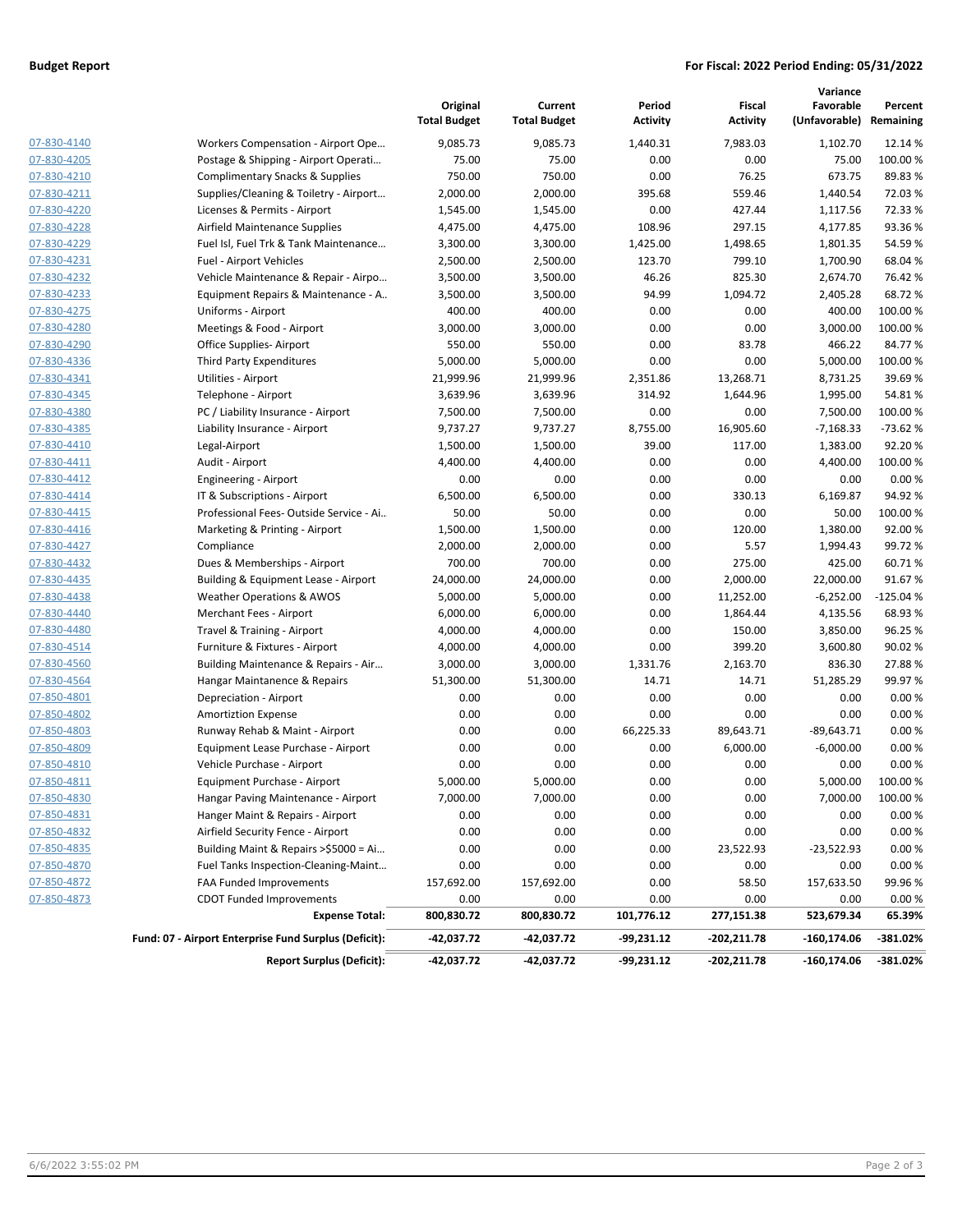# **Fund Summary**

|                                  | Original            | Current             | Period          | Fiscal          | Variance<br>Favorable |  |
|----------------------------------|---------------------|---------------------|-----------------|-----------------|-----------------------|--|
| Fund                             | <b>Total Budget</b> | <b>Total Budget</b> | <b>Activity</b> | <b>Activity</b> | (Unfavorable)         |  |
| 07 - Airport Enterprise Fund     | $-42.037.72$        | -42.037.72          | -99.231.12      | $-202.211.78$   | $-160.174.06$         |  |
| <b>Report Surplus (Deficit):</b> | -42.037.72          | -42.037.72          | $-99.231.12$    | -202.211.78     | -160.174.06           |  |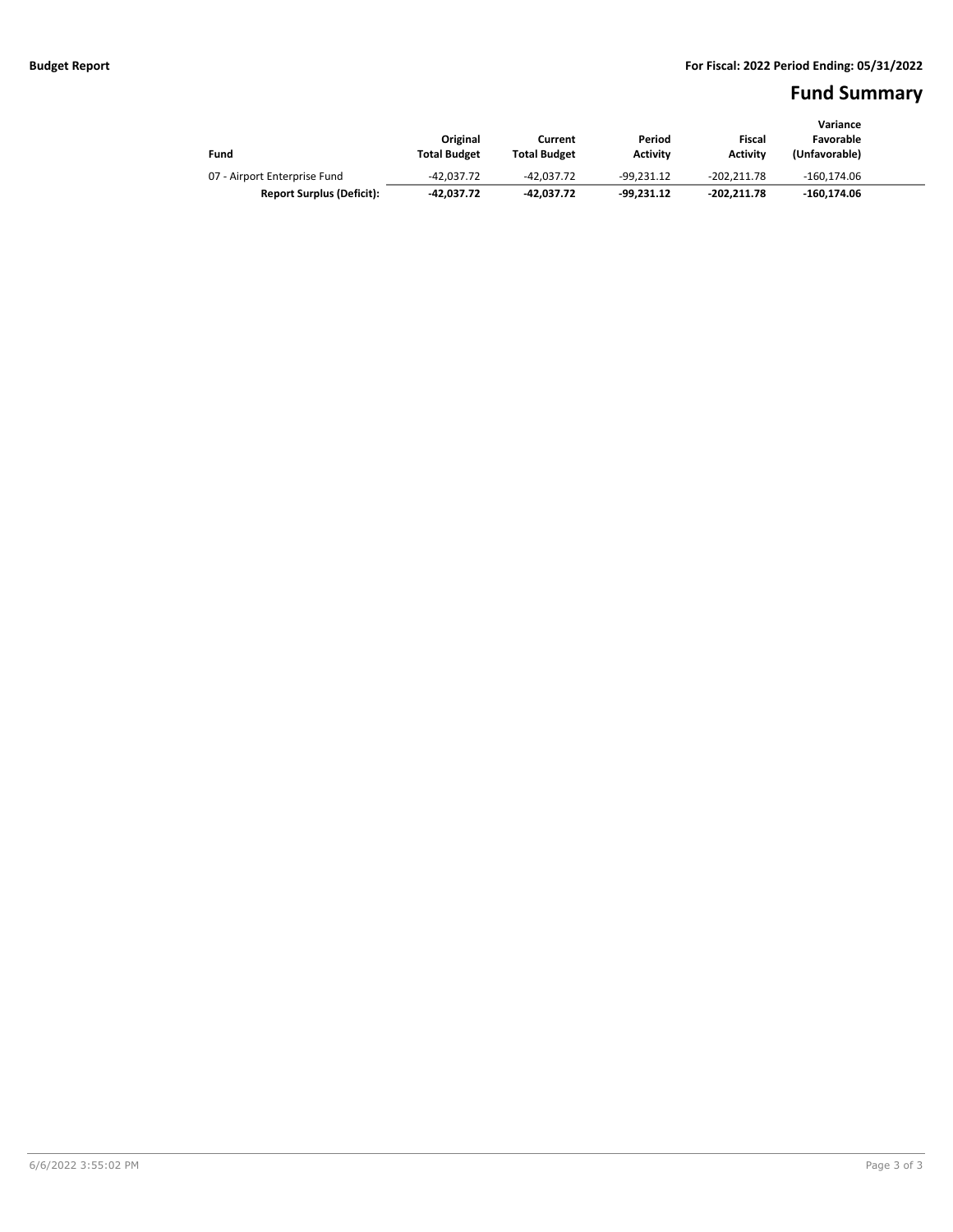# **Draft Plan Central Colorado Regional Airport (Buena Vista) 15 October 2022: 0800 – 1400 hrs**

# **AIRCRAFT FUELING & HANDLING:**

Radio/credit cards/invoicing: *Jack & Chandra* Fueling, Marshalling: *Tadd & Randy* Chocking & Plane Tie- Down: *Jack*

# **(FRIDAY AFTERNOON) BEFORE EVENT 2-4 PM (2-3 ppl):**

Table and chairs setup: *All Hands* Set up trash cans, coolers, etc: *All Hands*

# **DURING EVENT:**

VEHICLE TRAFFIC & PARKING (7:30 AM - Noon) *(2-3 ppl)*

- Directing car show vehicles and motorcycles: **Wayne**
- Direct vendors / visitors (SWAT, FD, etc) with vehicles: **Wayne**
- Direct attendee vehicles to parking: *1 x Person*
- Checking out / in AP courtesy cars: *Airport Staff*

# Meet and greet/ photos: **Dan /** *Dennis*

Drone Park Demos: *Taylor* Stock Coolers/Ice, empty trash (1 person): *1 -2 ppl* AP TABLE 1: Sales/ manage raffle tickets, AP merchandise, answer questions: *1 x Person*

# **Food:**

Assist Knight Of Columbus in the food-tent with seating, cleaning table, trash, etc: *1 x Person* Ice cream sales & serving: *1-2 ppl*

# **(SATURDAY AFTERNOON) AFTER EVENT 3-5PM (2-3 ppl):**

Table and chairs tear down, bring from tent back to hangar: *All Hands* General clean up and trash empty: *All Hands*

BV Airport Flyer - Chandra Drone Training Park Flyer Colorado Pilots Association CDOT-Aeronautics Gee Whiz Aircraft Fouga Jet, Richard Baker – Dennis Texan T-6, Don Nelson - Dennis